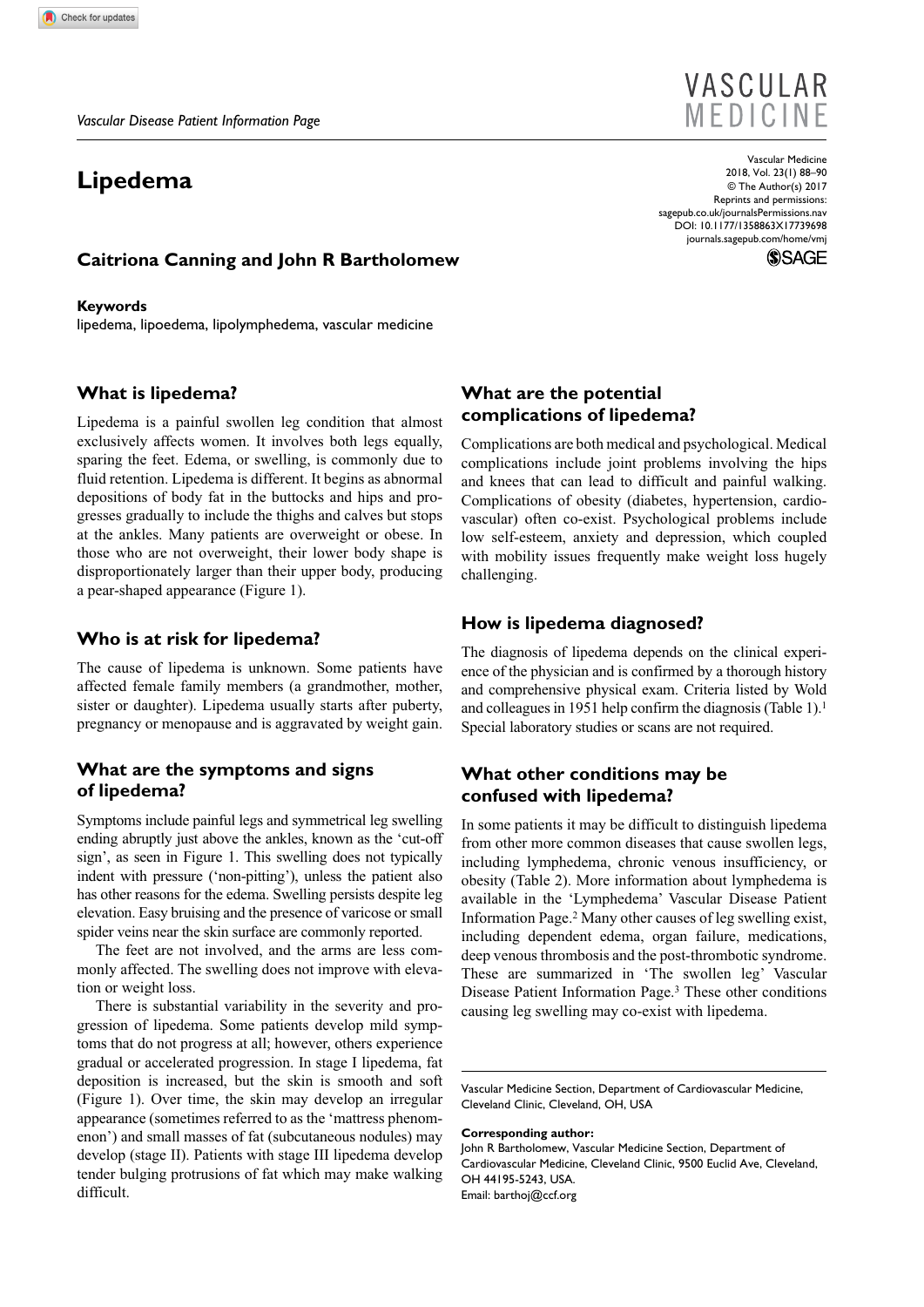

**Figure 1.** Lipedema in a young woman. She has an abnormal distribution of fat tissue in her buttocks, hips and thighs compared to her slim upper body and waist. In addition her legs are quite painful. Published with permission from the patient.

| <b>History</b>       | Women almost exclusively affected                                                                                                                                 |
|----------------------|-------------------------------------------------------------------------------------------------------------------------------------------------------------------|
|                      | Typically obese                                                                                                                                                   |
|                      | Painful limbs                                                                                                                                                     |
|                      | No improvement with elevation                                                                                                                                     |
|                      | No improvement with weight loss                                                                                                                                   |
|                      | No history of infection of the overlying skin (cellulitis)                                                                                                        |
| <b>Physical exam</b> | Bilateral abnormal accumulation of fat, usually from hips to ankles                                                                                               |
|                      | Swelling is soft and symmetrical and does not indent with pressure                                                                                                |
|                      | Easy bruising                                                                                                                                                     |
|                      | Feet are spared                                                                                                                                                   |
|                      | There is a cut-off sign at the ankle                                                                                                                              |
|                      | Stemmer's sign is absent (it is possible to gently lift the skin at the base of the<br>second toe; this is a feature that distinguishes lipedema from lymphedema) |

|  |  |  |  |  | Table 2. Features that distinguish lipedema from lymphedema and chronic venous insufficiency. |  |
|--|--|--|--|--|-----------------------------------------------------------------------------------------------|--|
|--|--|--|--|--|-----------------------------------------------------------------------------------------------|--|

| Characteristics                | Lipedema                     | Lymphedema                 | Chronic venous insufficiency                                                      |  |
|--------------------------------|------------------------------|----------------------------|-----------------------------------------------------------------------------------|--|
| <b>Sex</b>                     | Almost exclusively<br>female | No sex predilection        | More common in women than in men                                                  |  |
| Symmetrical                    | <b>Always</b>                | Seldom                     | Seldom                                                                            |  |
| Pain                           | Present                      | Absent                     | Sometimes present                                                                 |  |
| History of cellulitis / ulcers | Absent                       | Occasionally present       | Occasionally present; often associated<br>with skin staining over the inner ankle |  |
| <b>Effect of elevation</b>     | Persistent swelling          | Some reduction in swelling | Swelling should disappear                                                         |  |
| Involvement of feet            | Spared                       | Involved (Stemmer's sign)  | Spared                                                                            |  |

Advanced lipedema may progress into lymphedema, a condition known as 'lipolymphedema'. In the early stages, patients with this condition have swelling that indents with pressure ('pitting edema'), and their feet and toes are involved.

Signs of chronic venous insufficiency are present in 20% of patients with lipedema ('phlebolipedema'). Swelling in patients with chronic venous insufficiency is not symmetrical and indents with pressure. In addition, patients' legs develop a rust-like stain on their inner ankles,